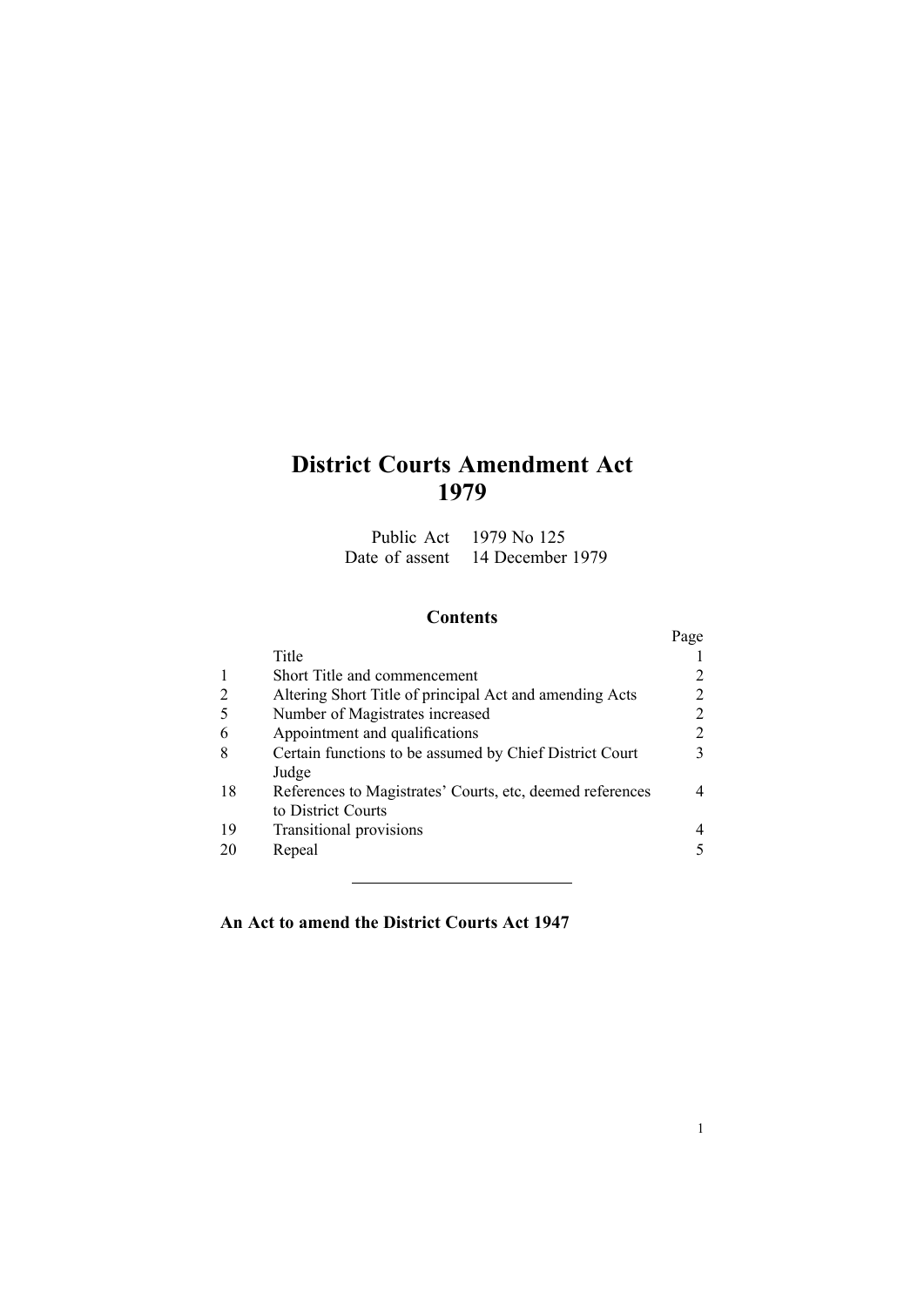# <span id="page-1-0"></span>**BE IT ENACTED by the General Assembly of New Zealand in Parliament assembled, and by the authority of the same, as follows:**

#### **1 Short Title and commencement**

- (1) This Act may be cited as the District Courts Amendment Act 1979, and shall be read together with and deemed par<sup>t</sup> of the Act heretofore known as the [Magistrates'](http://www.legislation.govt.nz/pdfLink.aspx?id=DLM242775) Courts Act [1947](http://www.legislation.govt.nz/pdfLink.aspx?id=DLM242775) (hereinafter referred to as the principal Act).
- (2) This section and section 5 of this Act shall come into force on the date on which this Act receives the Governor-General's assent.
- (3) Except as provided in subsection (2) of this section, this Act shall come into force on the 1st day of April 1980.

#### **2 Altering Short Title of principal Act and amending Acts**

- (1) The principal Act may hereafter be cited as the [District](http://www.legislation.govt.nz/pdfLink.aspx?id=DLM242775) Courts Act [1947](http://www.legislation.govt.nz/pdfLink.aspx?id=DLM242775).
- (2) The Short Title of the principal Act and the Short Titles of the Acts specified in Schedule [1](http://www.legislation.govt.nz/pdfLink.aspx?id=DLM244488) to this Act are hereby consequentially amended, in each case, by omitting the word "Magistrates'", and substituting the word "District".
- (3) Every reference in any enactment to any of the said Acts is hereby consequentially amended by omitting the word "Magistrates'", and substituting the word "District".

## **3 4**

## **5 Number of Magistrates increased**

- (1)
- (2) The Magistrates' Courts Amendment Act 1977 is hereby consequentially repealed.
- (3) This section shall expire with the 31st day of March 1980. Subsection (1) was impliedly repealed, as from 1 April 1980, by section 6(1) of this Act.

## **6 Appointment and qualifications**

- (1) *This subsection substituted section [5](http://www.legislation.govt.nz/pdfLink.aspx?id=DLM242948) of the principal Act.*
- $\mathcal{L}$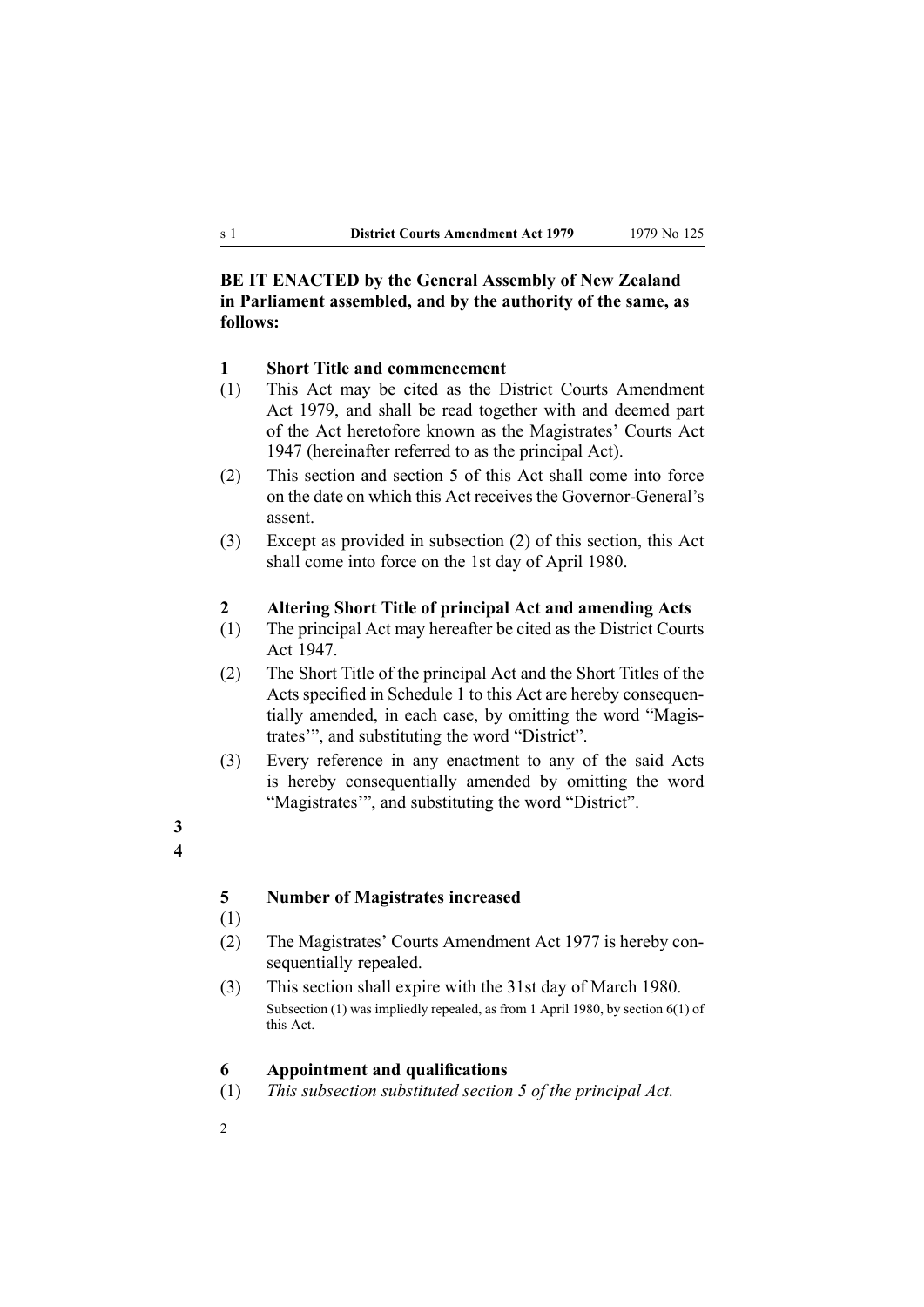<span id="page-2-0"></span>

| 7  | (2)        | Section 3 of the District Courts Amendment Act 1974 is<br>hereby consequentially repealed.                                                        |
|----|------------|---------------------------------------------------------------------------------------------------------------------------------------------------|
| 7A |            | Section 7A was repealed, as from 1 April 1985, by section $3(1)(b)$ District<br>Courts Amendment Act (No 3) 1985 (1985 No 137).                   |
|    | 8<br>(1)   | <b>Certain functions to be assumed by Chief District Court</b><br>Judge                                                                           |
|    | (2)<br>(3) |                                                                                                                                                   |
| 9  |            | Subsection (1) was repealed, as from 2 September 1996, by section 3(5) District<br>Courts Amendment Act 1996 (1996 No 119).                       |
|    |            | Sections 9 to 11 were repealed, as from 13 November 1989, by sections 2(2),<br>3(2) and 4(2) District Courts Amendment Act 1989 (1989 No 107).    |
| 10 |            | Sections 9 to 11 were repealed, as from 13 November 1989, by sections $2(2)$ ,<br>3(2) and 4(2) District Courts Amendment Act 1989 (1989 No 107). |
| 11 |            | Sections 9 to 11 were repealed, as from 13 November 1989, by sections 2(2),<br>3(2) and 4(2) District Courts Amendment Act 1989 (1989 No 107).    |
| 12 |            | Section 12 was repealed, as from 1 July 1991, by section 12(2) District Courts<br>Amendment Act 1991 (1991 No 61).                                |
| 13 |            | Section 13 and 14 were repealed, as from 13 November 1989, by sections $5(2)$<br>and 7(2) District Courts Amendment Act 1989 (1989 No 107).       |
| 14 |            | Section 13 and 14 were repealed, as from 13 November 1989, by sections $5(2)$                                                                     |
| 15 |            | and $7(2)$ District Courts Amendment Act 1989 (1989 No 107).<br>Section 15 was repealed, as from 3 January 1984, by section $4(2)(c)$ District    |
| 16 |            | Courts Amendment Act 1983 (1983 No 49).                                                                                                           |
|    |            | Section 16 was repealed, as from 13 November 1989, by section 10(2) District<br>Courts Amendment Act 1989 (1989 No 107).                          |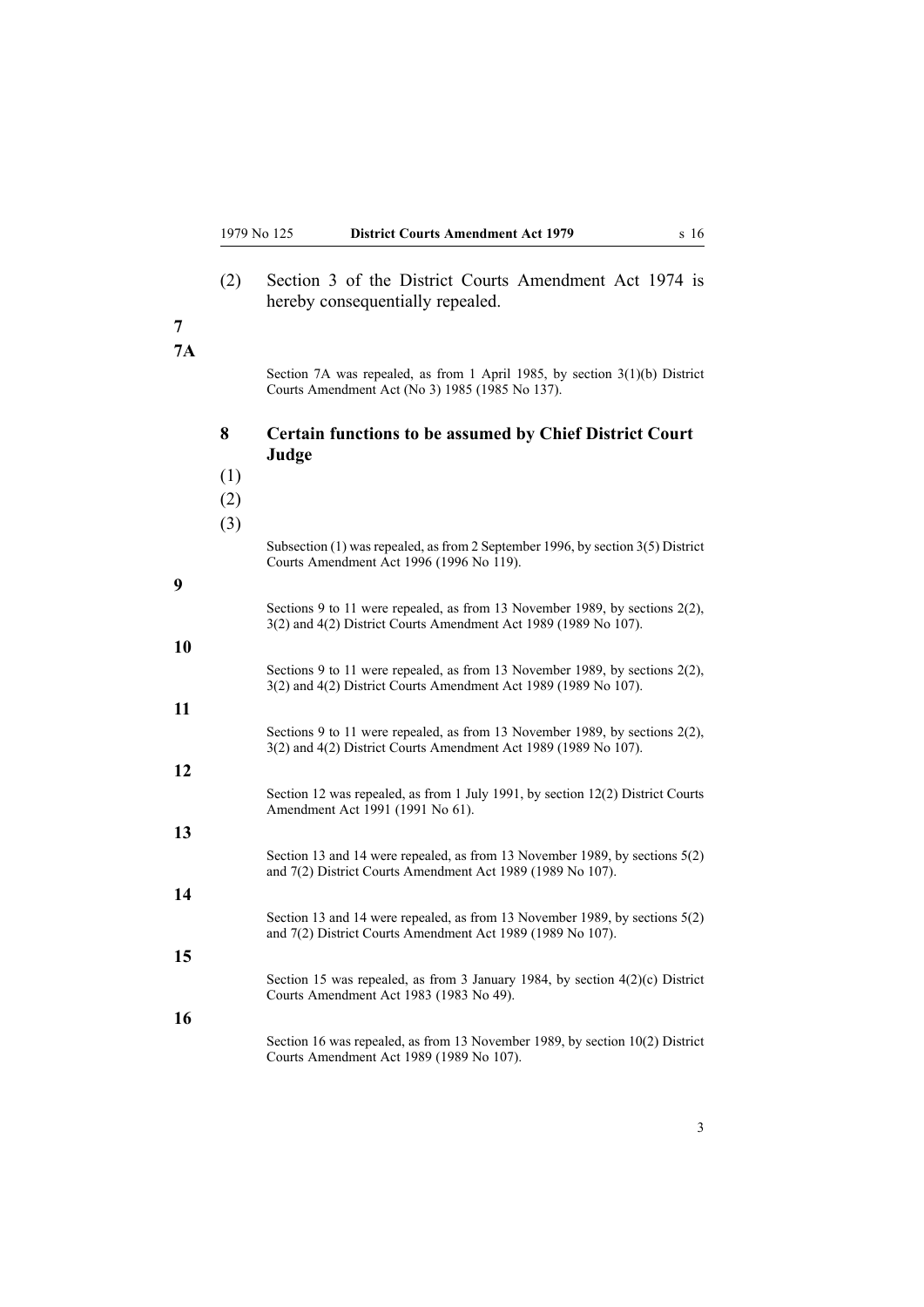## **18 References to Magistrates' Courts, etc, deemed references to District Courts**

- (1) Every reference to <sup>a</sup> Magistrate's Court in the principal Act or any other enactment specified in Schedule [1](http://www.legislation.govt.nz/pdfLink.aspx?id=DLM244488) to this Act shall be deemed for all purposes to be <sup>a</sup> reference to <sup>a</sup> Court, and every such reference to <sup>a</sup> Magistrate or <sup>a</sup> Stipendiary Magistrate shall be deemed for all purposes to be <sup>a</sup> reference to <sup>a</sup> Judge.
- (2) Every reference to <sup>a</sup> Magistrate's Court in any enactment (other than one to which subsection (1) of this section applies) passed before the date of the commencement of this section or in any document executed before that date, shall be deemed for all purposes to be <sup>a</sup> reference to <sup>a</sup> District Court, and every such reference to <sup>a</sup> Magistrate or <sup>a</sup> Stipendiary Magistrate shall be deemed for all purposes to be <sup>a</sup> reference to <sup>a</sup> District Court Judge.

#### **19 Transitional provisions**

- (1) Every city, borough, or other place appointed by the Gov-ernor-General pursuant to section [4](http://www.legislation.govt.nz/pdfLink.aspx?id=DLM242938) of the principal Act before the commencement of this section as <sup>a</sup> city, borough, or other place in which Magistrates' Courts may be held for the exercise of civil jurisdiction or criminal jurisdiction shall, if the appointment was subsisting immediately before the commencement of this section, be deemed for all purposes to have been so appointed as cities, boroughs, or other places in which District Courts may be held for the exercise of the same jurisdiction.
- (2) Every person who, immediately before the commencement of this section, was holding office as <sup>a</sup> Magistrate pursuan<sup>t</sup> to section [5](http://www.legislation.govt.nz/pdfLink.aspx?id=DLM242948) of the principal Act shall be deemed for all purposes to have been appointed to be <sup>a</sup> District Court Judge, and his commission shall be construed accordingly.
- (3) Every person who, immediately before the commencement of this section, was holding office as an acting Magistrate pursuant to section [10](http://www.legislation.govt.nz/pdfLink.aspx?id=DLM242983) or section [10A](http://www.legislation.govt.nz/pdfLink.aspx?id=DLM242987) of the principal Act shall be deemed for all purposes to have been appointed to be an

<span id="page-3-0"></span>**17**